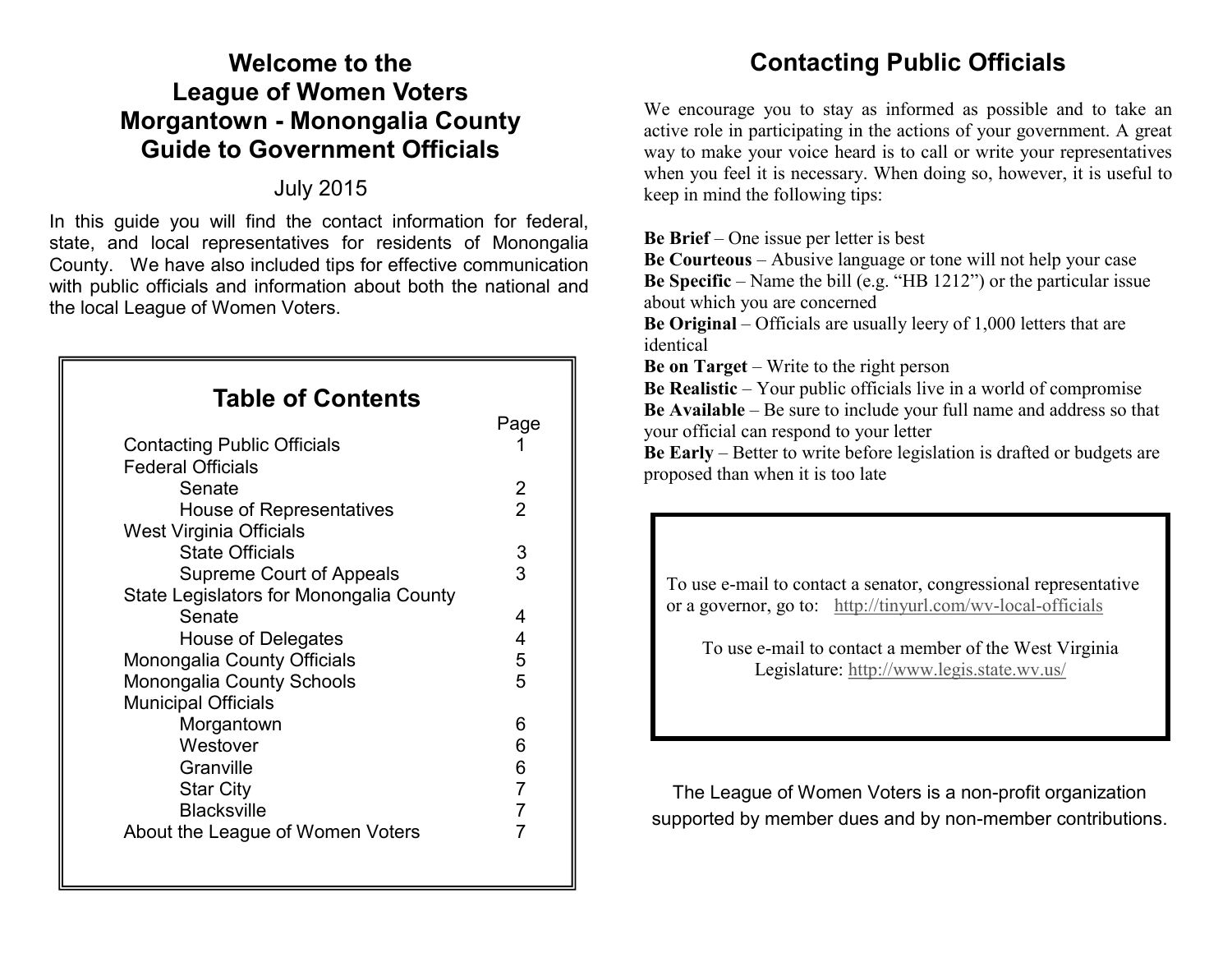## **Federal Officials U.S. Senate**

Members serve 6-year terms, staggered **http://www.senate.gov**

#### **The Hon. Joe Manchin, III (D)**

Current Term Ends 2018 *www.manchin.senate.gov*

U.S. Senate 306 Hart Senate Office Bldg. Washington, DC 20510 Phone: (202) 224-3954 Fax: (202) 228-0002

Regional Offices: 300 Virginia St. East #2630 Charleston, WV 25310 Phone: (304) 342-5855 Fax: (304) 343-7144

Marina Tower 48 Donley St., Suite 504 Morgantown, WV 26501 Phone: (304) 282-8664

### **The Hon. Shelley Moore Capito (R)**

Current Term Ends 2020 *www.capito.senate.gov*

U.S. Senate 5 Russell Senate Courtyard Washington, DC 20510 Phone: (202) 224-6472

Regional Offices: 405 Capitol St., Suite 508 Charleston, WV 25301 Phone: (304) 347-5372

217 West King St., Suite 307 Martinsburg, WV 25401 Phone: (304) 262-9285

## **Federal Officials U.S. House of Representatives**

Members serve 2-year terms **http://www.house.gov**

### **First District: The Hon. David B. McKinley, P.E. (R)**

Current Term Ends 2016 *www.mckinley.house.gov*

U.S. House of Representatives 412 Cannon House Office Bldg. Washington, DC 20515 Phone: (202) 225-4172 Fax: (202) 225-7564

Morgantown Office: Seneca Center 709 Beechurst, Suite 29 Morgantown, WV 26505 Phone: (304) 284-8506

**Second District: Alex Mooney (R)**

Current Term Ends 2016 *www.mooney.house.gov*

U.S. House of Representatives 1232 Longworth House Office Bldg. Washington, DC 20515 Phone: (202) 225-2711 Fax: (202) 225-7856

Charleston Office: 405 Capitol Street, Suite 514 Charleston, WV 25301 Phone: (304) 925-5964

### **Third District: Evan Jenkins (R)**

Current Term Ends 2016 *www.evanjenkins.house.gov*

U.S. House of Representatives 502 Cannon House Office Bldg. Washington, DC 20515 Phone: (202) 225-3452 Fax: (202) 225-9061

Beckley Office: 223 Prince Street Beckley, WV 25801 Phone: (304)250-6177 Fax: (304) 250-6179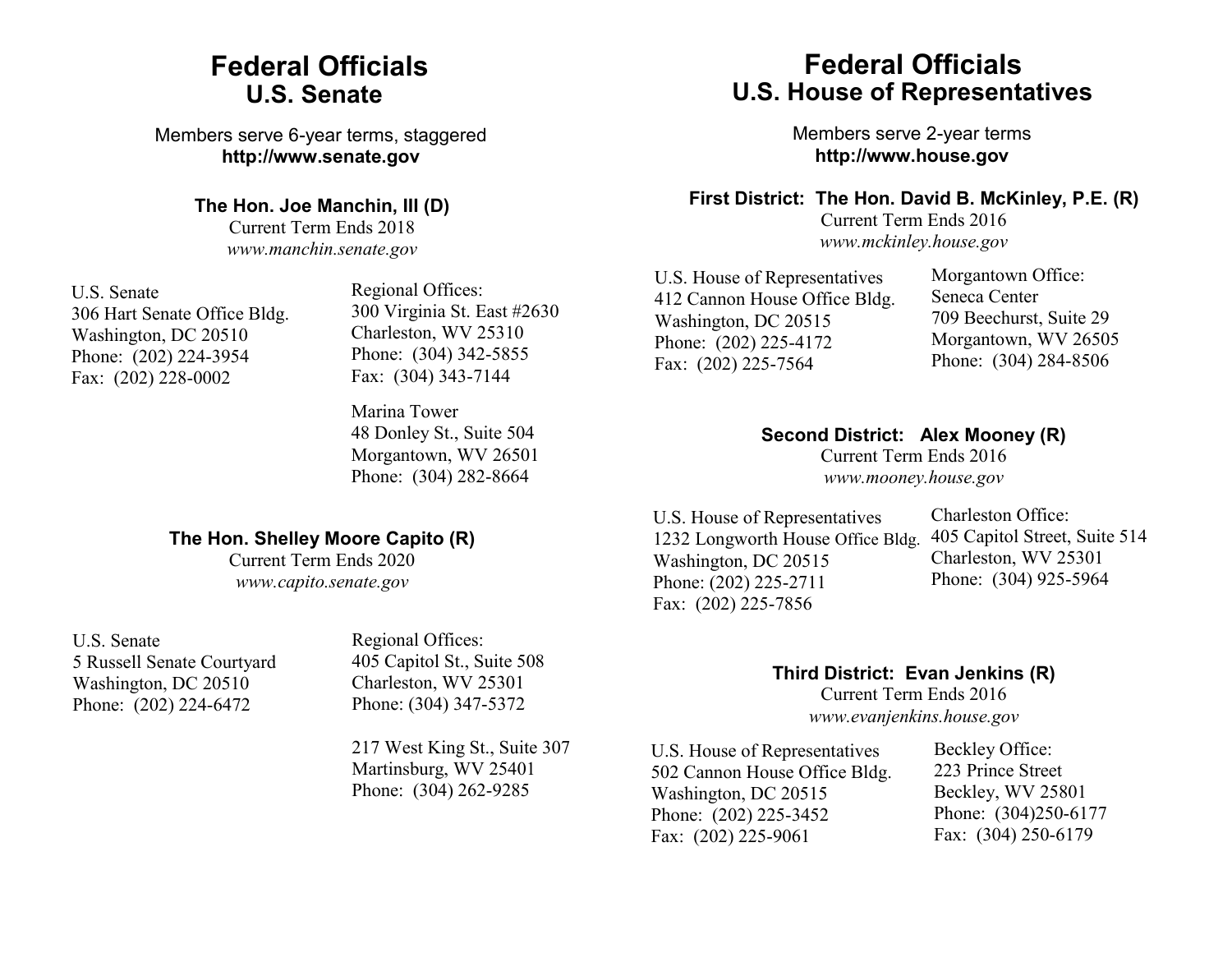State Office Holders serve 4 year terms http://www.wv.gov/pages/default.aspx Phone: (304) 558-3456

Phone: (304) 558-2000

E-mail: *Governor@wv.gov* http://www.wvgov.org

Fax: (304) 342-7025

Toll Free Phone: 1-888-438-2731

#### **Governor:**

#### **Earl Ray Tomblin (D)**

Current Term Ends 2016 Office of the Governor State Capitol 1900 Kanawha Blvd., East Charleston, WV 25305

**Secretary of State:** 

**Natalie E. Tennant (D)** Current Term Ends 2016 Building 1, Suite 157K 1900 Kanawha Blvd. E. Charleston, WV 25305

#### Phone: (304) 558-6000 Toll Free Phone: 1-866-SOS-VOTE Fax: (304) 558-0900 E-mail: *WVSOS@wvsos.com*  http://www.sos.wv.gov

## **West Virginia Officials West Virginia Officials, Cont.**

#### **Auditor:**

**Glen B. Gainer, III (D)** Current Term Ends 2016 Building 1, Room W-100 1900 Kanawha Blvd. E. Charleston, WV 25305

#### **Commissioner of Agriculture:**

**Walt Helmick (D)** Current Term Ends 2016 Building 1, Room E-128 1900 Kanawha Blvd. E. Charleston, WV 25305

Phone: (304) 558-2251 Toll Free Phone: 1-877-982-9148 E-mail: *glen.gainer@wvsao.gov* http://www.wvsao.gov

Phone: (304) 558-3200 Fax: (304) 558-2203 http://www.wvagriculture.org

## **West Virginia Supreme Court of Appeals**

Supreme Court Justices serve 12 year terms Building 1, Room E301 1900 Kanawha Blvd. East Charleston, WV 25305-0832

**Attorney General: Patrick Morrisey (R)**

Current Term Ends 2016 Building 1, Room 26E 1900 Kanawha Blvd. E. Charleston, WV 25305

#### **Treasurer:**

**John Perdue (D)** Current Term Ends 2016 Building 1, Suite E145 1900 Kanawha Blvd. E. Charleston, WV 25305

Phone: (304) 558-2021 Toll Free Phone: 1-800-368-8808 Fax: (304) 558-0140 E-mail: *Consumer@wvago.gov* http://www.wvago.gov

Toll Free Phone: 1-800-422-7498 E-mail: *webmaster@wvsto.com*

Phone: (304) 558-5000

http://www.wvsto.com

#### **The Hon. Brent Benjamin**

Current Term Ends 2016 Phone: (304) 558-2602 *brent.benjamin@courtswv.gov*

#### **The Hon. Menis Ketchum**

Current Term Ends 2020 Phone: (304) 558-2604

**The Hon. Robin Davis** Current Term Ends 2024 Phone: (304) 558-4811 *robin.davis@courtswv.gov*

## **The Hon. Allen Loughry**

Current Term Ends 2024 Phone: (304) 558-2605 *allen.loughry@courtswv.gov*

#### **The Hon. Margaret Workman**

Current Term Ends 2020 Phone: (304) 558-2606 *margaret.workman@courtswv.gov*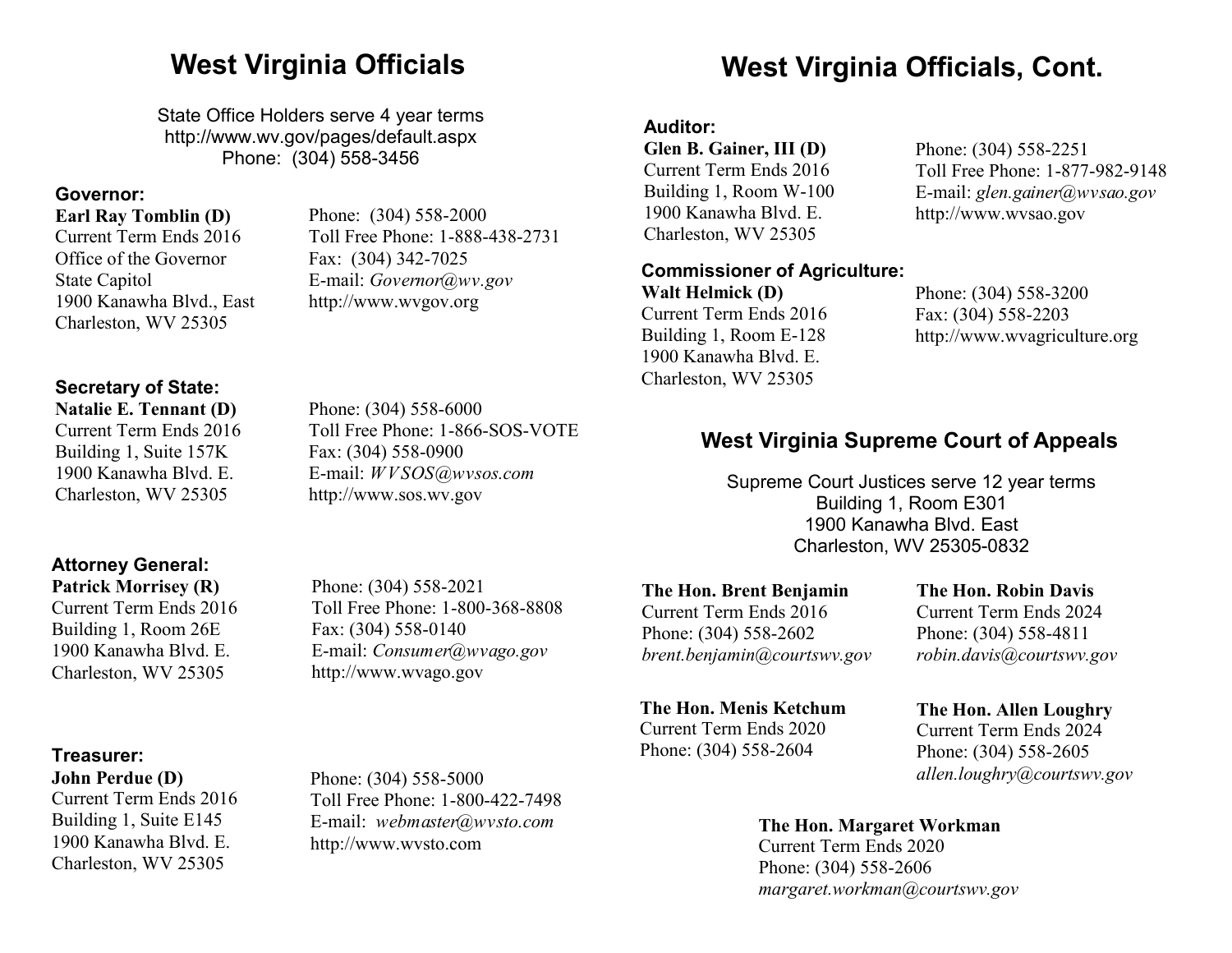## **State Legislators for Monongalia County State Legislators for Monongalia County**

Mailing Address for all Legislators: (Capitol Office Number), 1900 Kanawha Blvd. E., Charleston, WV 25305

## **West Virginia State Senate**

Members serve 4 year terms, half up for election every two years.

#### **Jeffrey V. Kessler (D)**

**Kent Leonhardt (R)**  Current Term ends 2018

616 Happy Lane Fairview, WV 26570

Current Term ends 2016 Capitol Office: Room 257M, Bldg. 1 Capitol Phone: (304) 357-7902 607 Wheeling Avenue Glen Dale, WV 26003 *jeff.kessler@wvsenate.gov*

## **District 13**

#### **Robert D. Beach (D)**

Current Term Ends 2018 Capitol Office: Room 204W, Bldg. 1 Capitol Phone: (304) 357-7919 P.O. Box 1620 Morgantown, WV 26507-1620 Local Phone: (304) 387-3100 *bob.beach@wvsenate.gov*

### **Roman W. Prezioso, Jr. (D)**

Local Phone: (304) 449-1265 *kent.leonhardt@wvsenate.gov*

Capitol Office: Room 200W, Bldg. 1 Capitol Phone: (304) 357-7827

Current Term Ends 2016 Capitol Office: Room 223W, Bldg. 1 Capitol Phone: (304) 357-7961 1806 Dogwood Dr. Fairmont, WV 26554 Local Phone: (304) 363-7323 *roman.prezioso@wvsenate.gov*

## **District 14**

#### **Dave Sypolt (R)**

Current Term Ends 2018 Capitol Office: Room 417M, Bldg. 1 Capitol Phone: (304) 357-7914 P.O. Box 5 Kingwood, WV 26537 Business Phone: (304) 698-5299 *dave.sypolt@wvsenate.gov*

### **Bob Williams (D)**

Current Term Ends 2016 Capitol Office: Room 223W, Bldg. 1 Capitol Phone: (304) 357-7995 P.O. Box 562 Grafton, WV 26354 Local Phone: (304) 842-7161 *bob.williams@wvsenate.gov*

Mailing Address for all Legislators: (Capitol Office Number), 1900 Kanawha Blvd. E., Charleston, WV 25305

## **West Virginia House of Delegates**

Members serve 2 year terms; current term for all Delegates ends 2016.

## **District 2 District 5 District 49**

#### **Dave Pethtel (D)**

**Brian Kurcaba (R)**

851 Bakers Ridge Rd. Morgantown, WV 26508 Local Phone: (304) 296-7035 *barbaraf@wvhouse.gov*

Morgantown, WV 26507

*brian.kurcaba@wvhouse.gov*

P.O. Box 30

Capitol Office: Room 220E, Bldg. 1 Capitol Phone: (304) 340-3173

Capitol Office: Room 230E, Bldg. 1 Capitol Phone: (304) 340-3158 P.O. Box 990 Hundred, WV 26575 Local Phone: (304) 775-5472 *dave.pethtel@wvhouse.gov*

**Barbara Evans Fleischauer (D)** Capitol Office: Room 231E, Bldg. 1 Capitol Phone: (304) 340-3127

### **Amy Summers (R)**

Capitol Office: Room 218E, Bldg. 1 Capitol Phone: (304) 340-3139 98 Meadowland Road Flemington, WV 26347 (304) 842-7958 *amy.summers@wvhouse.gov*

## **District 51**

### **Cindy Frich (R)**

Capitol Office: Room 205E, Bldg. 1 Capitol Phone: (304) 340-3125 1248 Bakers Ridge Road Morgantown, WV 26505 Local Phone: (304) 599-1309 *cindy.frich@wvhouse.gov*

#### **Amanda Pasdon (R)**

Capitol Office: Room 434M, Bldg. 1 Capitol Phone: (304) 340-3265 P.O. Box 106 Morgantown, WV 26507 Business Phone: (304) 340-3153 *amanda@amandapasdon.com*

**Joe Statler (R)** Capitol Office: Room 220E, Bldg. 1 Capitol Phone: (304) 340-3900 97 Long Drain Road Core, WV 26541 Local Phone: (304) 879-5773 *joe.statler@wvhouse.gov*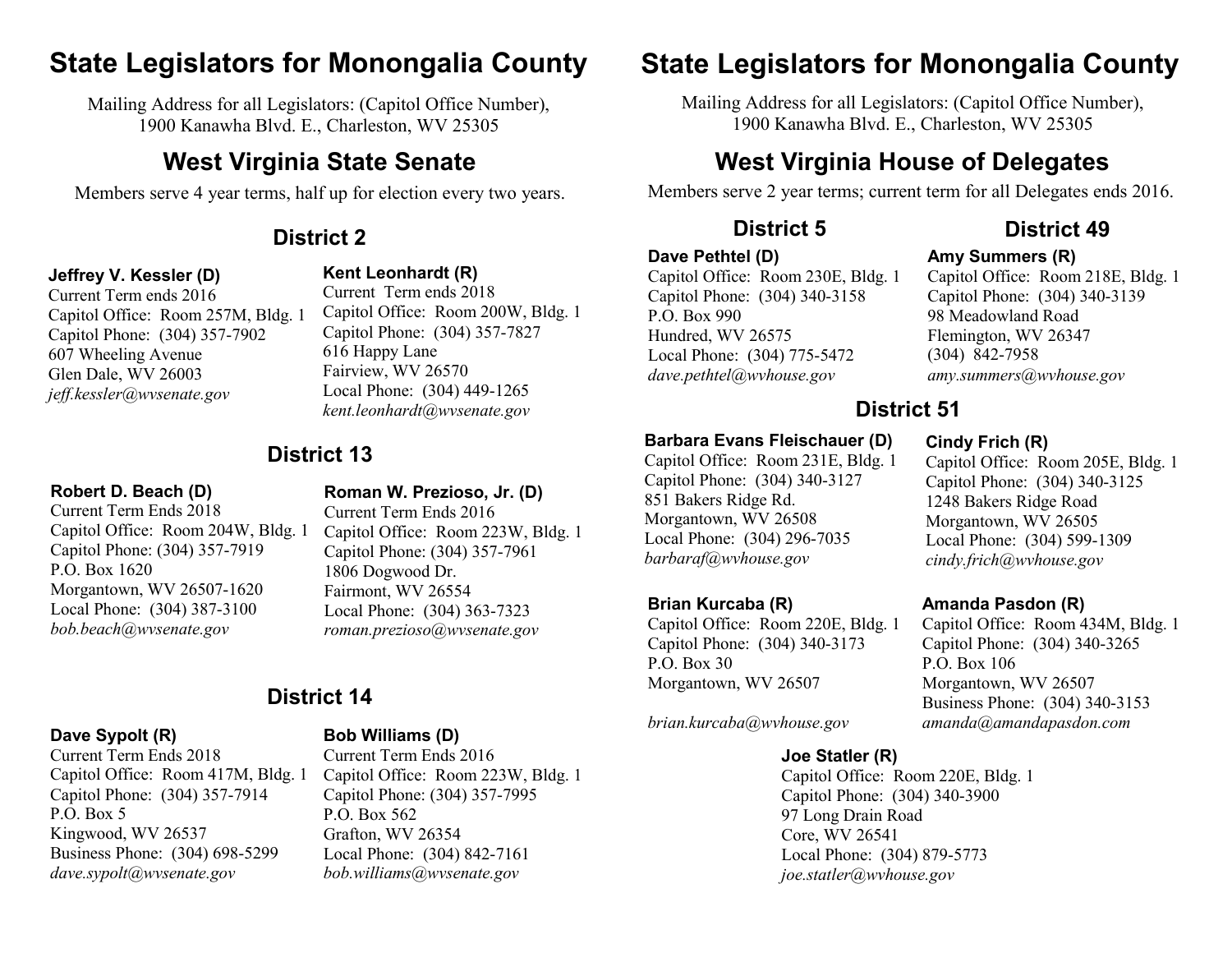## **Monongalia County Officials**

#### www.co.monongalia.wv.us

Monongalia County Courthouse: 243 High Street, Mgtn. (304) 291-7257 Magistrate's Office: 265 Spruce Street, Morgantown (304) 291-7296 County Health Department: 453 Van Voorhis Road, Mgtn. (304) 598-5100 The Monongalia County Commission meets each Wednesday at 10:00 a.m. in the County Courthouse.

#### **County Commission**

| $(304)$ 291-7257   | <b>Current Term Ends 2018</b> |
|--------------------|-------------------------------|
| $(304) 291 - 7257$ | Current Term Ends 2016        |
| $(304)$ 291-7257   | Current Term Ends 2020        |
|                    |                               |
| $(304)$ 291-7281   | (appointed)                   |
|                    |                               |
|                    | Current Term Ends 2016        |
| $(304)$ 291-7238   |                               |
|                    |                               |
| (304) 291-7222     | Current Term Ends 2016        |
|                    |                               |
| $(304)$ 291-7240   | Current Term Ends 2016        |
|                    |                               |
| $(304)$ 291-7216   | Current Term Ends 2016        |
| $(304) 284 - 7375$ | <b>Current Term Ends 2016</b> |
| $(304)$ 291-7265   | Current Term Ends 2016        |
|                    |                               |
| $(304)$ 291-7250   | Current Term Ends 2016        |
|                    |                               |
| $(304)$ 291-7261   | Current Term Ends 2016        |
|                    |                               |
| $(304)$ 291-7296   | Current Term Ends 2016        |
| $(304)$ 291-7296   | Current Term Ends 2016        |
| $(304)$ 291-7296   | Current Term Ends 2016        |
| $(304)$ 291-7296   | Current Term Ends 2016        |
|                    |                               |
| $(304)$ 285-3228   | Current Term Ends 2016        |
| $(304)$ 285-3107   | Current Term Ends 2016        |
|                    |                               |
|                    | $(304)$ 291-7230              |

Richard Wood (304) 291-9570 (appointed)

## **Monongalia County Schools**

www.boe.mono.k12.wv.us

Board of Education 13 South High Street Phone: (304) 291-9210 Morgantown, WV 26501 Fax: (304) 291-3015 The Board of Education meets the second and fourth Tuesday of each month at 7:00 p.m. Agendas are posted on the website.

#### **Superintendent**

Frank Devono (304) 291-9210

#### **Board of Education Members**

Dr. Barbara L. Parsons, President Central District Current Term End 2018 (304) 292-0134

Dr. Clarence Harvey, Jr. Central District Current Term ends 2018 (304) 296-6377

Mike Kelly Western District Current Term Ends 2018 (304) 292-7094

Ron Lytle Eastern District Current Term Ends 2016 (304) 292-6168

Nancy A. Walker Eastern District Current Term Ends 2016 (304) 599-4870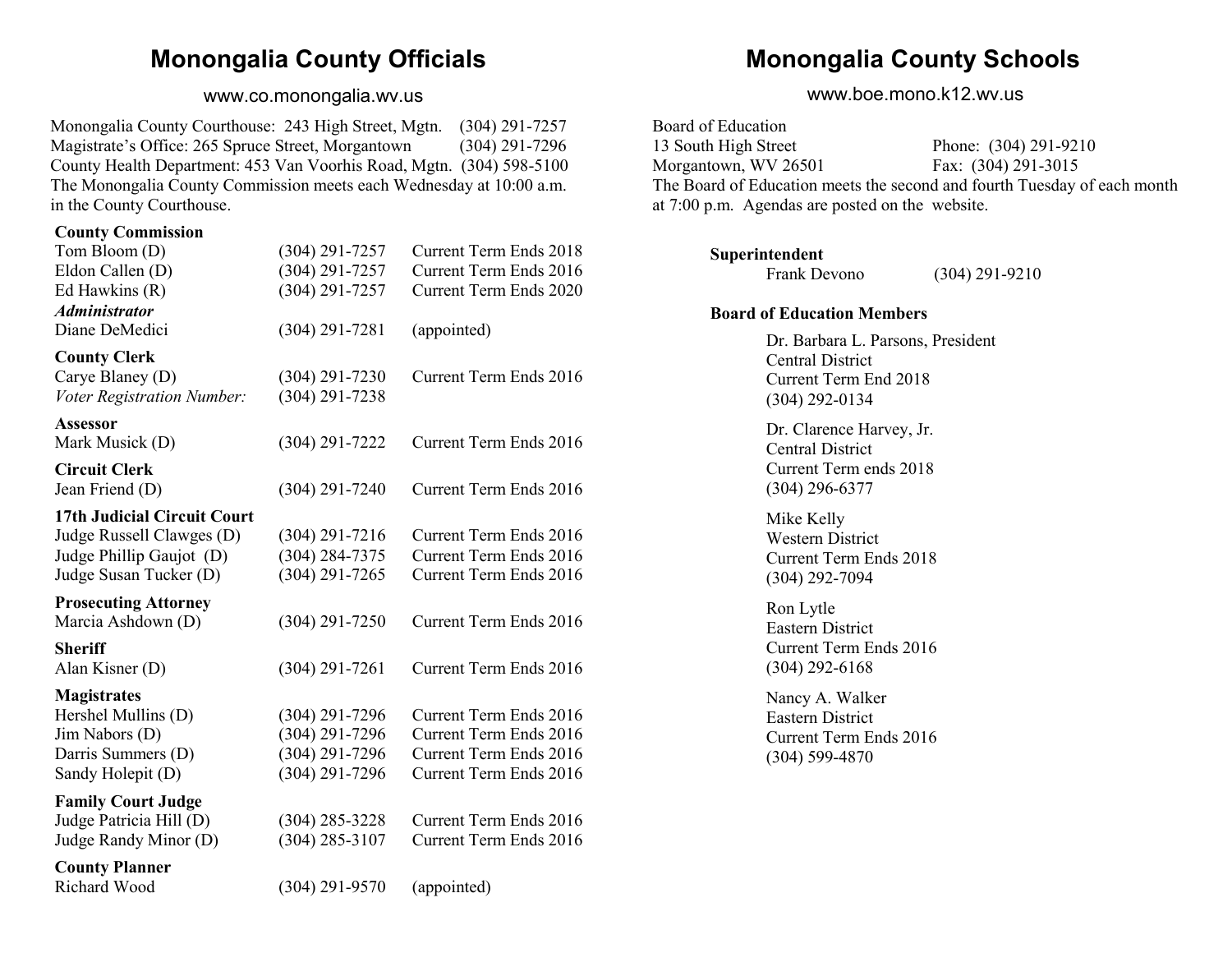## Morgantown Westover

Morgantown City Hall, 389 Spruce Street, Morgantown, WV 26505 City Council meets the first and third Tuesdays at 7:00 p.m. Last Tuesday: Committee of the Whole at 7:00 p.m. Next election: April, 2017 Website: *http://www.morgantownwv.gov/*

|          | <b>City Council</b>                                                      |                    |
|----------|--------------------------------------------------------------------------|--------------------|
| 1st Ward | Ron Bane<br>citycouncilward1@cityofmorgantown.org                        | $(304)$ 376-5518   |
| 2nd Ward | Bill Kawecki<br>citycouncilward2@cityofmorgantown.org                    | $(304)$ 292-5154   |
| 3rd Ward | Wes Nugent<br>citycouncilward3@cityofmorgantown.org                      | $(304)$ 291-3403   |
| 4th Ward | Jenny Selin<br>citycouncilward4@cityofmorgantown.org                     | $(304)$ 685-6569   |
| 5th Ward | Marti Shamburger (304) 296-2090<br>citycouncilward5@cityofmorgantown.org |                    |
| 6th Ward | Jay Redmond<br>citycouncilward6@cityofmorgantown.org                     | $(304)$ 296-3388   |
| 7th Ward | Nancy Ganz<br>citycouncilward7@cityofmorgantown.org                      | $(304) 599 - 0953$ |

#### **Other City Officials**

| <b>City Manager</b>              | Jeff Mikorski        | $(304)$ 284-7405   |
|----------------------------------|----------------------|--------------------|
| <b>City Clerk</b>                | Linda Tucker         | $(304) 284 - 7439$ |
| <b>Finance Director</b>          |                      | $(304)$ 284-7408   |
| <b>Dir. Development Services</b> | Chris Fletcher       | $(304) 284 - 7431$ |
| <b>City Attorney</b>             | Ryan simonton        | $(304) 284 - 7477$ |
| <b>Dir. Public Works</b>         | Damien Davis         | $(304)$ 284-7398   |
| <b>Police Chief</b>              | <b>Ed Preston</b>    | $(304)$ 284-7496   |
| <b>Municipal Judge</b>           | Stephen Higgins      | $(304)$ 284-7498   |
| <b>Fire Chief</b>                | Mark Caravasos       | $(304) 284 - 7481$ |
| <b>BOPARC</b>                    | Mel Burch            | $(304)$ 296-8356   |
| <b>Library Director</b>          | <b>Sharon Turner</b> | $(304)$ 291-7425   |
| <b>Airport Manager</b>           | Glen Kelly           | $(304)$ 291-7461   |

## **Municipal Officials Municipal Officials**

Westover City Hall, 500 Dupont Road, Westover, WV 26501 Phone: (304) 296-6860 Website: *http://www.local.wv.gov/westover* City Council meets the first and third Mondays at 6:30 p.m. Next election: June, 2016

| <b>Mayor</b>                 | C. Dave Johnson        | $(304)$ 296-6860   |
|------------------------------|------------------------|--------------------|
| <b>City Clerk</b>            | Sandra Weis            | $(304)$ 296-6860   |
| <b>City Council</b>          |                        |                    |
| 1st Ward                     | Connie Katsakis        | $(304)$ 291-5837   |
| 2nd Ward                     | Janice Goodwin         | $(304)$ 292-5894   |
| 3rd Ward                     | Leonard Smith          | $(304) 826 - 0209$ |
| At Large                     | Edie Viola             | $(304)$ 292-1186   |
| At Large                     | Al Yocum               | $(304)$ 292-5222   |
| At Large                     | J. Elvis Austin        | $(304)$ 685-4402   |
| <b>Police Chief</b>          | Kenneth Fike           | $(304)$ 296-6576   |
| <b>City Attorney</b>         | <b>Timothy Stranko</b> | $(304)$ 225-0970   |
| <b>Vol. Fire Dept. Chief</b> | Kenny Goodwin, Jr.     | $(304)$ 296-0840   |

## **Granville**

Town Hall, 1245 Main Street, P.O. Box 119, Granville, WV 26534 Phone: (304) 599-5080 Website: *In progress* City Council meets the second and fourth Tuesdays at 7:00 p.m. Next Election: June, 2017

| <b>Mayor</b>          | Patricia Lewis                                                                                  | $(304)$ 692-8085                                                                                       |
|-----------------------|-------------------------------------------------------------------------------------------------|--------------------------------------------------------------------------------------------------------|
| <b>City Recorder</b>  | Mary Beth Renner                                                                                | $(304) 599 - 8923$                                                                                     |
| <b>City Manager</b>   | Ronald Snyder                                                                                   | $(304)$ 692-8911                                                                                       |
| <b>City Council</b>   | David Bean, Sr.<br>Nicky Boyers<br>Ricky Gene Buzzo<br>Vanda Dawn Buzzo<br>Genevieve M. Calvert | $(304) 599 - 5252$<br>$(304) 692 - 6429$<br>$(304)$ 282-4145<br>$(304)$ 216-3033<br>$(304) 599 - 5091$ |
| <b>Police Chief</b>   | Craig Corkrean                                                                                  | $(304) 692 - 9981$                                                                                     |
| Vol. Fire Dept. Chief | <b>Butch Renner</b>                                                                             | $(304) 599 - 5190$                                                                                     |